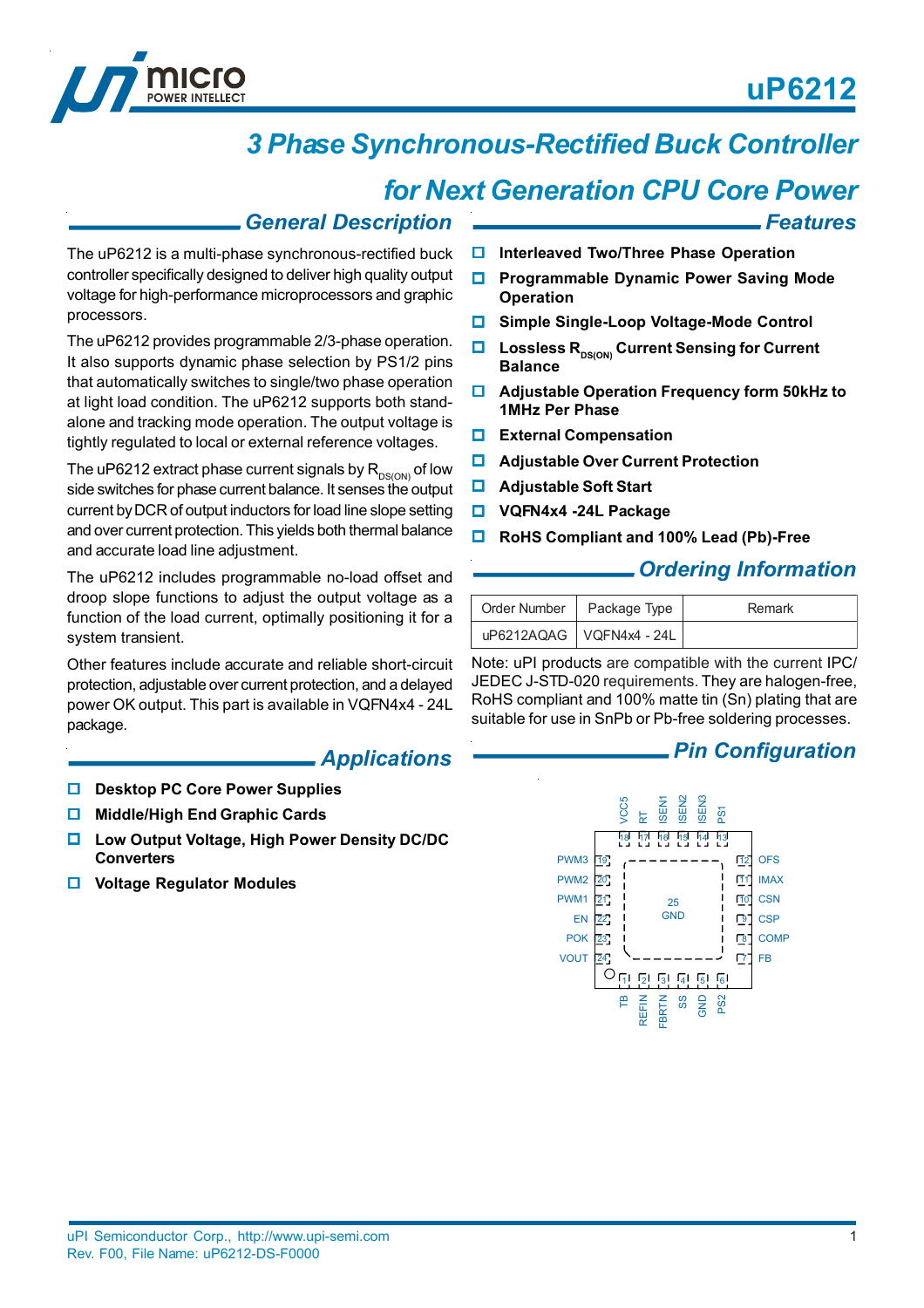

*Typical Application Circuit*

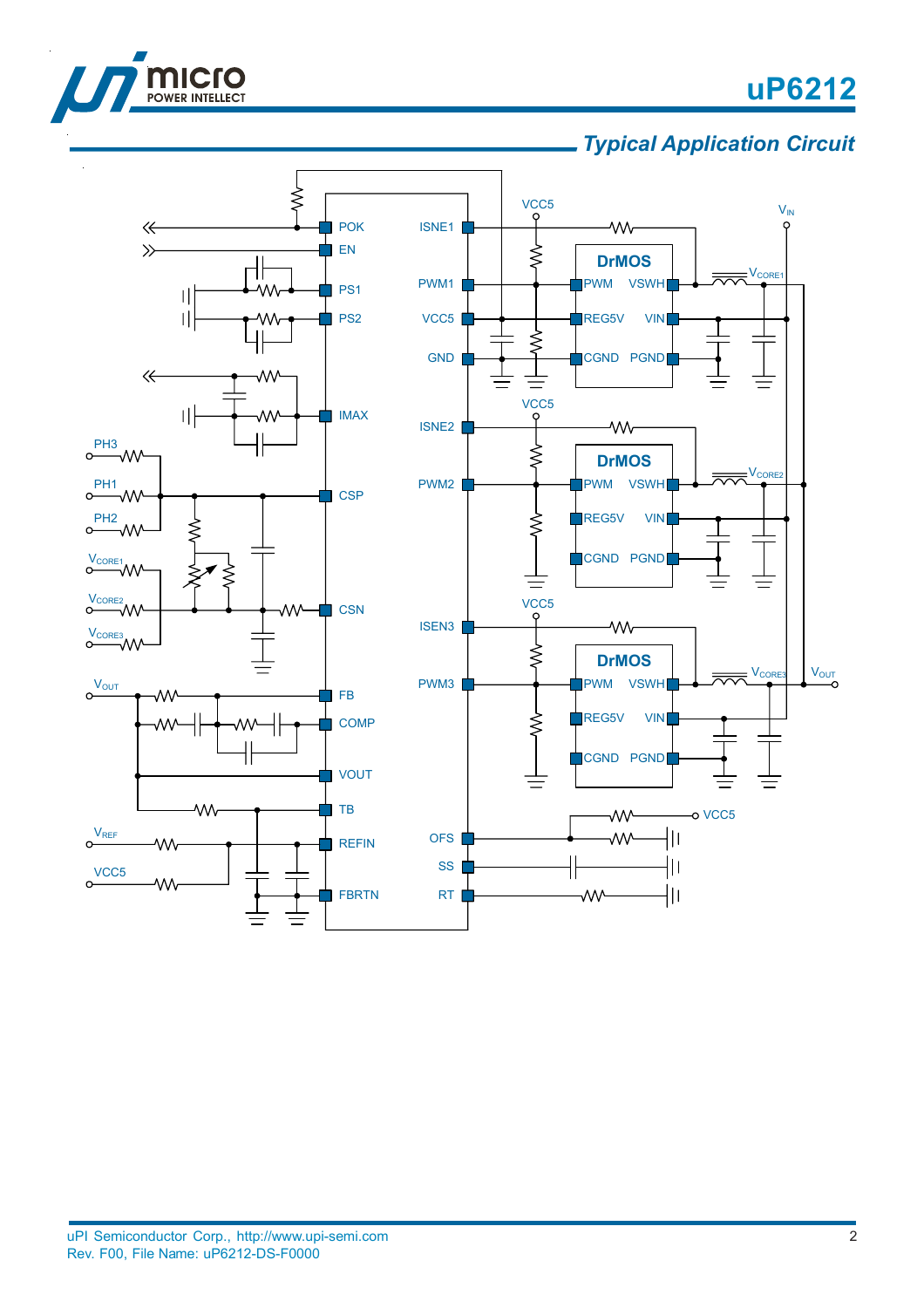

## *Functional Pin Description*

| No.                              | <b>Name</b>      | <b>Pin Function</b>                                                                                                                       |
|----------------------------------|------------------|-------------------------------------------------------------------------------------------------------------------------------------------|
| $\mathbf{1}$                     | TB               | Transient Boost. This pin along with the VOUT pin set the transient boost behavior.                                                       |
| $\overline{2}$                   | <b>REFIN</b>     | External Reference Input. Connect this pin to an external reference voltage through a resistor.<br>The resistor sets the load line slope. |
| 3                                | <b>FBRTN</b>     | Return for the Reference Circuit. Connect this to the ground point where output voltage is to<br>be regulated.                            |
| $\overline{4}$                   | SS               | Soft Start. Connect a capacitor from this pin to GND to set the soft start time.                                                          |
| 5                                | <b>GND</b>       | Ground.                                                                                                                                   |
| 6                                | PS <sub>2</sub>  | Power Saving Mode Setting Input 2. Connect a resistor from this pin to GND to set the phase<br>reduction threshold level.                 |
| $\overline{7}$                   | <b>FB</b>        | Feedback Pin. This pin is the inverting input of the error amplifier.                                                                     |
| 8                                | <b>COMP</b>      | Compensation Output. This pin is the output of the error amplifier                                                                        |
| 9                                | <b>CSP</b>       | Positive Input of the Current Sensing GM Amplifier.                                                                                       |
| 10                               | <b>CSN</b>       | <b>Negative Input of the Current Sensing GM Amplifier.</b>                                                                                |
| 11                               | <b>IMAX</b>      | Output Current Indication. Connect a resistor from this pin to GND to set the over current<br>protection level.                           |
| 12                               | <b>OFS</b>       | Zero Current Offset. Connect a resistor form this pin to VCC5 or GND to set the output offset<br>voltage.                                 |
| 13                               | PS <sub>1</sub>  | Power Saving Mode Setting Input 1. Connect a resistor from this pin to ground to set the<br>phase reduction threshold level.              |
| 14/15/16                         | <b>ISEN3/2/1</b> | <b>Current Sensing for Phase 3/2/1.</b>                                                                                                   |
| 17                               | <b>RT</b>        | Switching Frequency Programming. Connect a resistor from this pin to GND to set the<br>switching frequency.                               |
| 18                               | VCC5             | Supply Input. This pin receives a well regulated 5V voltage source to power the control circuit.                                          |
| 19/20/21                         | PWM3/2/1         | PWM Output for Phase 3/2/1.                                                                                                               |
| 22                               | <b>EN</b>        | Chip Enable. Pulling this pin lower than 0.4V shuts down the device.                                                                      |
| 23                               | <b>POK</b>       | <b>Power Good Indication.</b>                                                                                                             |
| 24                               | <b>VOUT</b>      | Output Voltage Sensing. This pin along with the TB pin set the transient boost behavior.                                                  |
| <b>Exposed Pad</b><br><b>GND</b> |                  | Power Ground. Tie this pin to the ground island/plane through the lowest impedance<br>connection available.                               |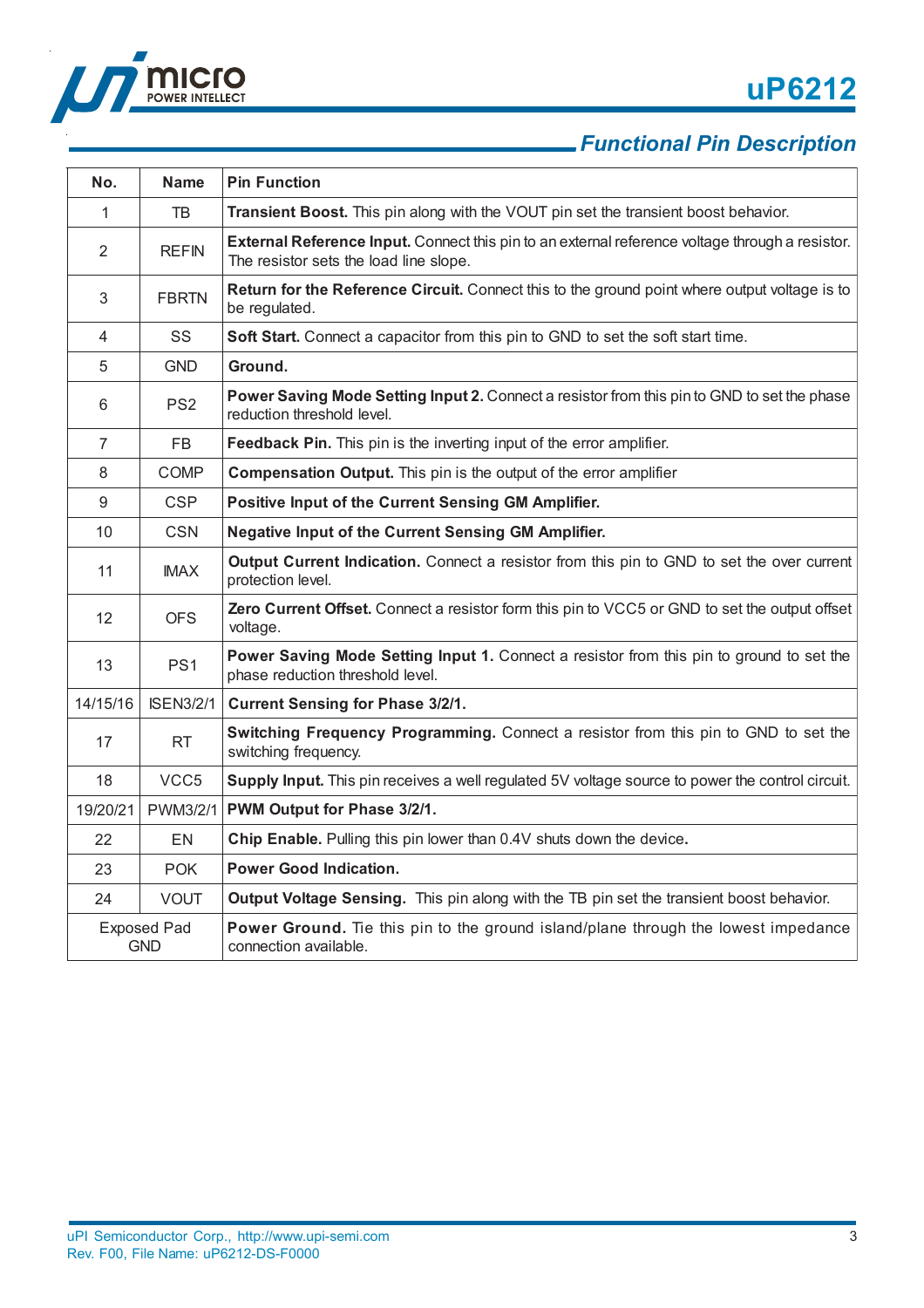

### *Functional Block Diagram*

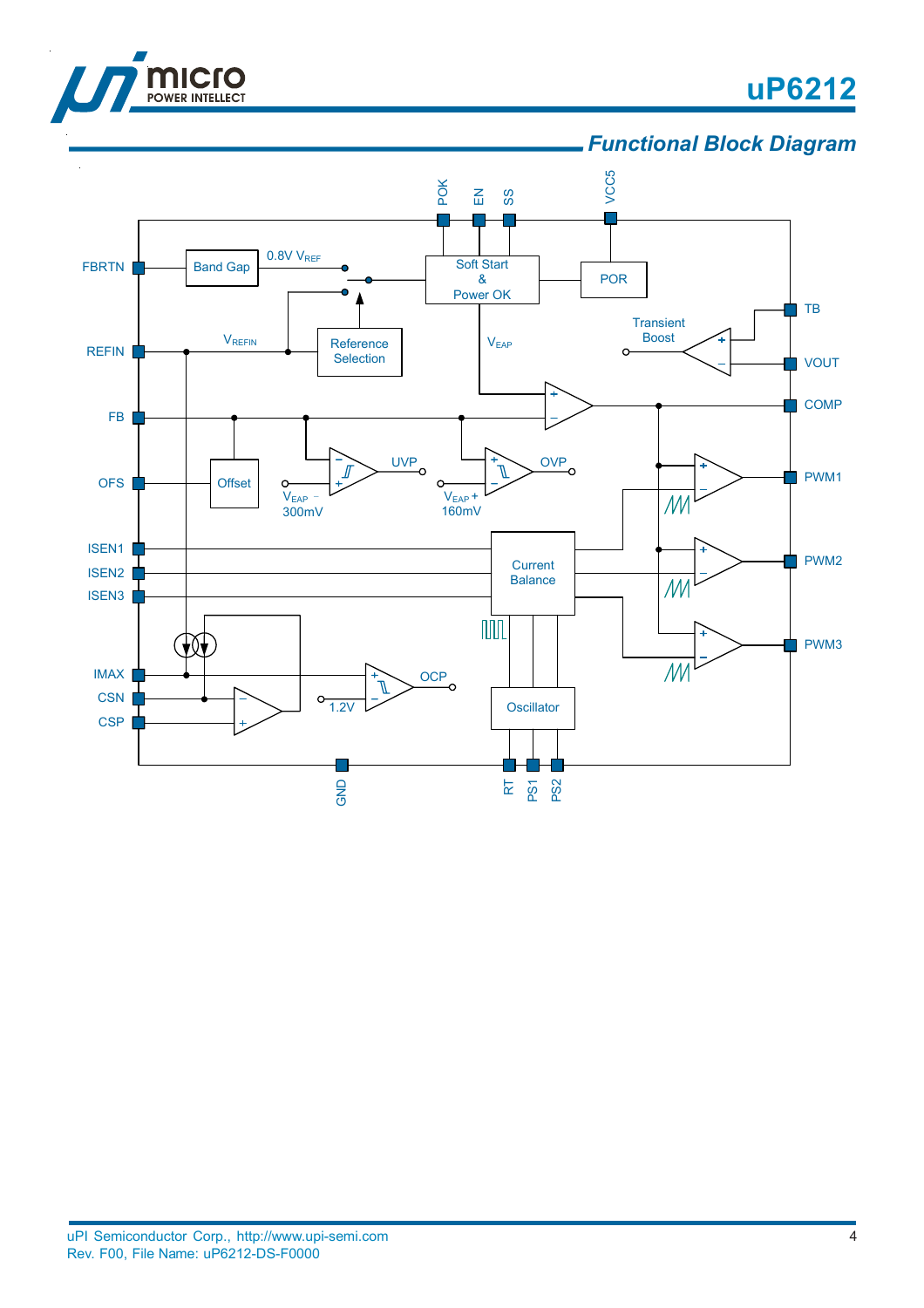

### *Functional Description*

The uP6212 is a multi-phase synchronous-rectified buck controller specifically designed to deliver high quality output voltage for high-performance micro processors and graphic processors.

The uP6212 provides programmable 2/3-phase operation. It also supports dynamic phase selection by PS1/2 pins that automatically switches to single phase operation at light load condition. The uP6212 supports both stand-alone and tracking mode operation. The output voltage is tightly regulated to local or external reference voltages.

The uP6212 extract phase current signals by  $R_{DS(ON)}$  of low side switches for phase current balance. It senses the output current by DCR of output inductors for load line slope setting and over current protection. This yields both thermal balance and accurate load line adjustment.

The uP6212 includes programmable no-load offset and slope functions to adjust the output voltage as a function of the load current, optimally positioning it for a system transient.

Other features include accurate and reliable short-circuit protection, adjustable over current protection, and a delayed power OK output. This part is available in VQFN4x4-24L package.

#### **Supply Input and Power on Reset**

The uP6212 receives supply input from VCC5 pin to power the internal control circuit. RC filter is required for locally bypassing the supply input pin. The VCC5 voltage is continuously monitored for power on reset. The POR level is typical 4.2V at VCC5 rising.

#### **Operation Phase Selection**

The uP6212 supports 2/3 phase operation. PS2 status is checked at POR for operation phase selection. 2 phase operation is selected if PS2 < 0.1V at VCC5 POR. When operating at 2 phase, phase 3 is turned off and clock signals of phase1/2 are kept output of phase. When operating at 3 phase, clock signals are kept  $120^{\circ}$ C difference to each other. Leave PWM3 and ISEN3 floating when operating in 2 phase.

#### **Reference Voltage Selection**

The uP6212 supports both stand alone and tracking mode operation. REFIN voltage is checked at VCC5 POR for reference voltage selection as shown in Figure 1. The FB voltage is regulated to internal 0.8V reference voltage if  $V_{\text{per}}$ <sub>NEFIN</sub> is higher than 4V at VCC POR. Otherwise, the FB voltage is regulated to track V<sub>REFIN</sub>. See the *Voltage Control Loop* section for details.



Figure 1. Reference Voltage Selection.

#### **Oscillation Frequency Programming**

A resistor  $R_{RT}$  connected to RT pin programs the oscillation frequency as:

$$
f_{\rm OSC} = \frac{10000}{R_{\rm RT}(k\Omega)}\tag{kHz}
$$

Figure 2 shows the relationship between oscillation frequency and  $R_{DT}$ .



Figure 2. Switching Frequency vs.  $R_{DT}$ .

#### **Output Current Sensing**

Figure 3 illustrates the output current sensing block of the uP6212. The voltage  $V_{cs}$  across the current sensing capacitor  $C_{\text{cc}}$  can be expressed as:

$$
V_{CS} = I_{OUT} \times DCR/P
$$

if the following condition is true.

$$
P \times L / DCR = R_{CSP} \times C_{CS}
$$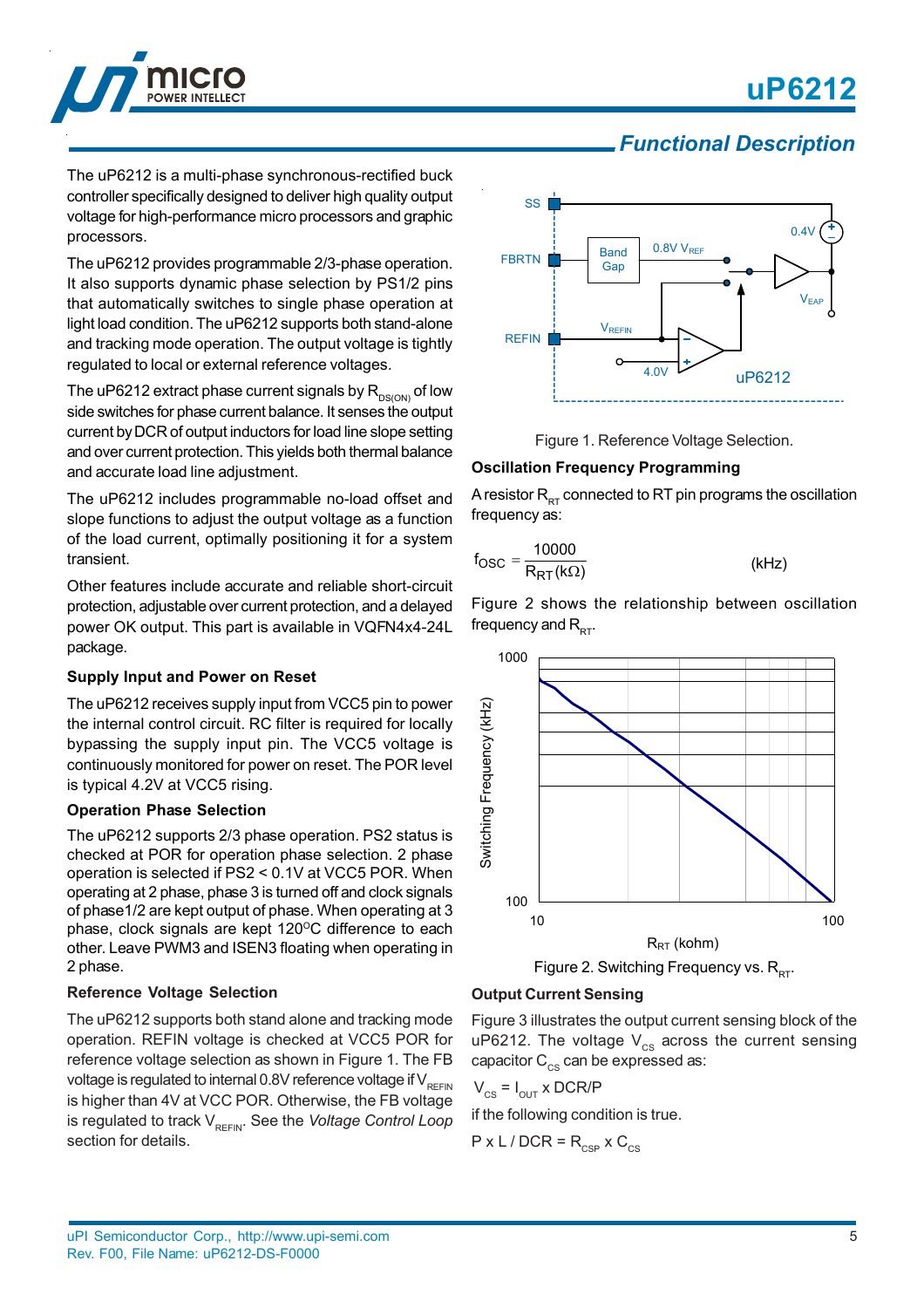

where P is the phase number of operation ( $P = 2$  for two phase operation,  $P = 3$  for three phase operation), L is the output inductor of the buck converter, DCR is the parasitic resistance of the inductor,  $R_{\text{CSP}}$  and  $C_{\text{CS}}$  are the external RC network for current sensing.

The GM amplifier will source a current  $I_{AVG}$  to the CSN pin to let its inputs virtually short circuit.

 $I_{AVG}$  x R<sub>CSN</sub> =  $V_{CS}$ 

Therefore the output current signal  $I_{AVG}$  can be expressed as:

$$
I_{AVG} = \frac{I_{OUT} \times DCR}{P \times R_{CSN}}
$$

The output current signal  $I_{\text{AVG}}$  is used as droop tuning and output over current protection. *Please see the related section for details.*





#### **Voltage Control Loop (External Reference Voltage)**

Figure 4 illustrates the voltage control loop for external reference voltage of the uP6212.  $V_{FB}$  and  $V_{FAP}$  are negative and positive inputs of the Error Amplifier respectively. The EAP pin voltage is expressed as:

$$
V_{EAP} = V_{EXT} - K \times R_{DROOP} \times I_{AVG}
$$

where  $V_{ext}$  is a slew rate limited voltage source,  $I_{AVG}$  is a current source proportional to output current, K a current mirror gain ( $K = 3$  for three phase operation,  $K = 2$  for two phase operation) and  $R_{DROOP}$  is an external resistor for adjusting load line slope.

The FB pin voltage  $V_{FB}$  is expressed as:

$$
V_{FB} = V_{OUT} - R_{FB} \times I_{OFS}
$$

*Functional Description*

where  $V_{\text{out}}$  is the output voltage,  $I_{\text{OFS}}$  is a current source for initial offset adjustment,  $R_{FB}$  is an external resistor.

The Error Amplifier modulates the COMP voltage  $V_{\text{COMP}}$  and the duty cycle of buck converter to force FB voltage  $V_{FB}$ follows  $V_{\text{max}}$ . Therefore, the output voltage will be:

$$
V_{\text{OUT}} = V_{\text{EXT}} - K \times R_{\text{DROOP}} \times I_{\text{AVG}} + R_{\text{FB}} \times I_{\text{OFS}}
$$

$$
V_{OUT} = V_{EXT} - \frac{I_{OUT} \times DCR \times R_{DROOP}}{R_{CSN}} + R_{FB} \times I_{OFS}
$$

Please see the related section for details.



Figure 4. Voltage Control Loop for External Reference.

*Please note the external reference voltage V<sub>EXT</sub> changing slew rate should be limited to a safe level. A large step change of V<sub>EXT</sub>* should be avoided as it may result in *large inrush current to charge and discharge the output capacitors and result in false triggering of OCP, UVP and OVP protection functions.*

#### **Voltage Control Loop (Internal Reference Voltage)**

Figure 5 illustrates the voltage control loop for internal reference voltage of the uP6212.  $V_{FB}$  and  $V_{FAP}$  are negative and positive inputs of the Error Amplifier respectively. The Error Amplifier modulates the COMP voltage  $V_{\text{COMP}}$  and the duty cycle of buck converter to force FB voltage  $V_{FB}$  follows  $V_{EAP}$ .

$$
\rm V_{_{EAP}}=0.8V
$$

Note that there is no droop function when internal reference voltage is selected.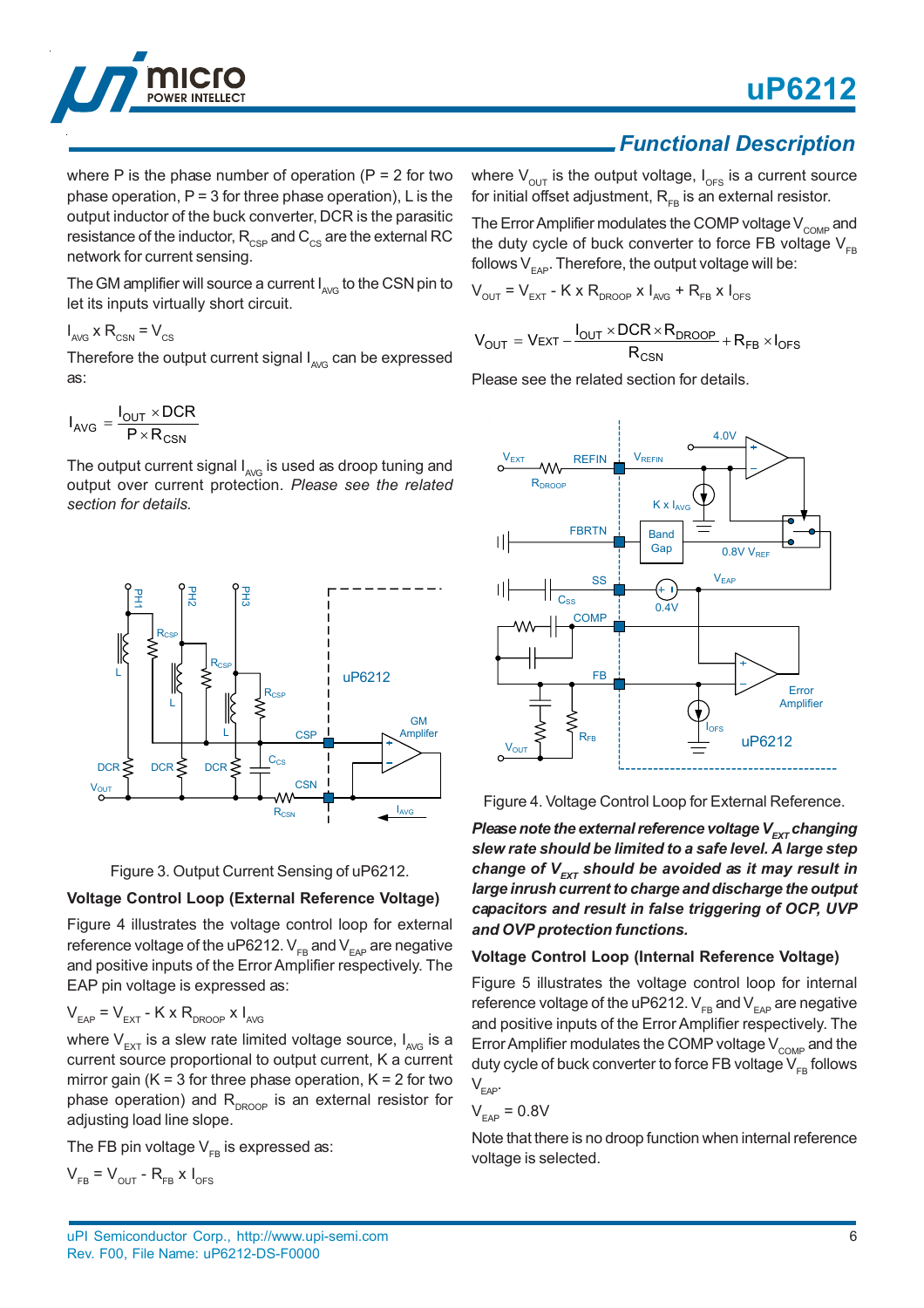



$$
V_{FB}=\frac{R_{FB2}\times V_{OUT}-I_{OFS}\times R_{FB1}\times R_{RFB2}}{R_{FB1}+R_{FB2}}
$$

where  $V_{\text{out}}$  is the output voltage,  $I_{\text{OFS}}$  is a current source for initial offset adjustment,  $R_{\text{FA1}}$  and  $R_{\text{FB2}}$  are external resistor divider for voltage setting.

Therefore, the output voltage will be:

$$
V_{OUT} = \frac{0.8V \times (R_{FB1}+R_{FB2})+I_{OFS} \times R_{FB1} \times R_{FB2}}{R_{FB2}}
$$

Please see the related section for details.



Figure 5. Voltage Control Loop for Internal Reference.

#### **Initial Offset Adjustment**

Connect a resistor  $R_{\text{OFS}}$  from OFS pin to VCC5 or GND to set the initial offset voltage. The OFS voltage  $V_{\text{OES}}$  is  $V_{\text{CC5}}$  -1.6V or 0.4V when connected to VCC5 or GND respectively. There the current source  $I_{\text{OES}}$  can be calculated as:

 $I_{\text{OFS}}$  = 0.4V /  $R_{\text{OFS}}$  sourcing,  $R_{\text{OFS}}$  to GND, positive offset

 $I<sub>oFS</sub>$  = 1.6V /  $R<sub>oFS</sub>$  sinking,  $R<sub>oFS</sub>$  to VCC5, negative offset.

The offset current source  $I_{\text{OFS}}$  is mirrored and injected to FB pin for initial offset adjustment. Please see the *Voltage Control Loop* section for details.

#### **Soft Start and Power OK**

Figure 6 illustrates the soft start cycle of uP6212. A capacitor  $C_{ss}$  connected to SS pin is used to adjust the soft start cycle.

A 10uA current source  $I_{ss}$  is used to charge/discharge  $C_{ss}$ 

### *Functional Description*

during soft start and  $V_{REFIN}$  changes. Since  $V_{ss}$  is clamped to 0.4V higher than  $V_{FAP}$ , this limit the slew rate of  $V_{SS}$  and  $V_{EAP}$  during soft start and  $V_{REFIN}$  changes. This consequently limits the output voltage ramp up/down slew rate.

The uP6212 is POR and enabled at T0. There is a 800us time delay (T0  $\sim$  T1) before the current source  $I_{\text{ss}}$  begins charging the  $C_{ss}$ . The non-inverting input  $V_{EAP}$  and output voltage  $V_{\text{out}}$  is kept zero during (T0 ~ T2). The V<sub>EAP</sub> and  $V_{\text{out}}$ T ramps up to target value during time delay TD2. The uP6212 inserts a time delay TD3 before assertion of power OK. The uP6212 asserts soft start end and set POK to high impedance status at T4.

Time periods are calculated as:

 $(T2 - T1) = 0.4V \times C_{\text{sc}} / 10uA$  $TD1 = T2 - T0 = 800$ us + 0.4V x C<sub>ss</sub> / 10uA  $TD2 = V_{BOOT}$  x  $C_{SS}$  / 10uA =  $V_{EAP}$  x  $C_{SS}$  / 10uA  $TD3 = (4.1V - V_{EAP}) / 10uA$ 

where  $V_{\text{BOOT}}$  is the initial boot up reference voltage.  $V_{\text{BOOT}} =$ 0.8V for internal reference voltage,  $V_{\text{BOOT}} = V_{\text{EXT}}$  for external reference voltage.



Figure 6. Soft Start Cycle of the uP6212.

#### **Channel Current Sensing**

The uP6212 extracts phase currents for current balance and over current protection by parasitic on-resistance of the lower switches when turn on as shown in Figure 7. The ISEN1/2/3 pins sense the corresponding phase current when the low side MOSFETs are turns on.

 $I_{\text{SENX}} = ((I_{\text{PHX}} \times R_{\text{DS(ON)}}) + V_{\text{DC}}) / R_{\text{SENX}}$ 

where  $I_{SENX}$  is the sampled and held phase current signal,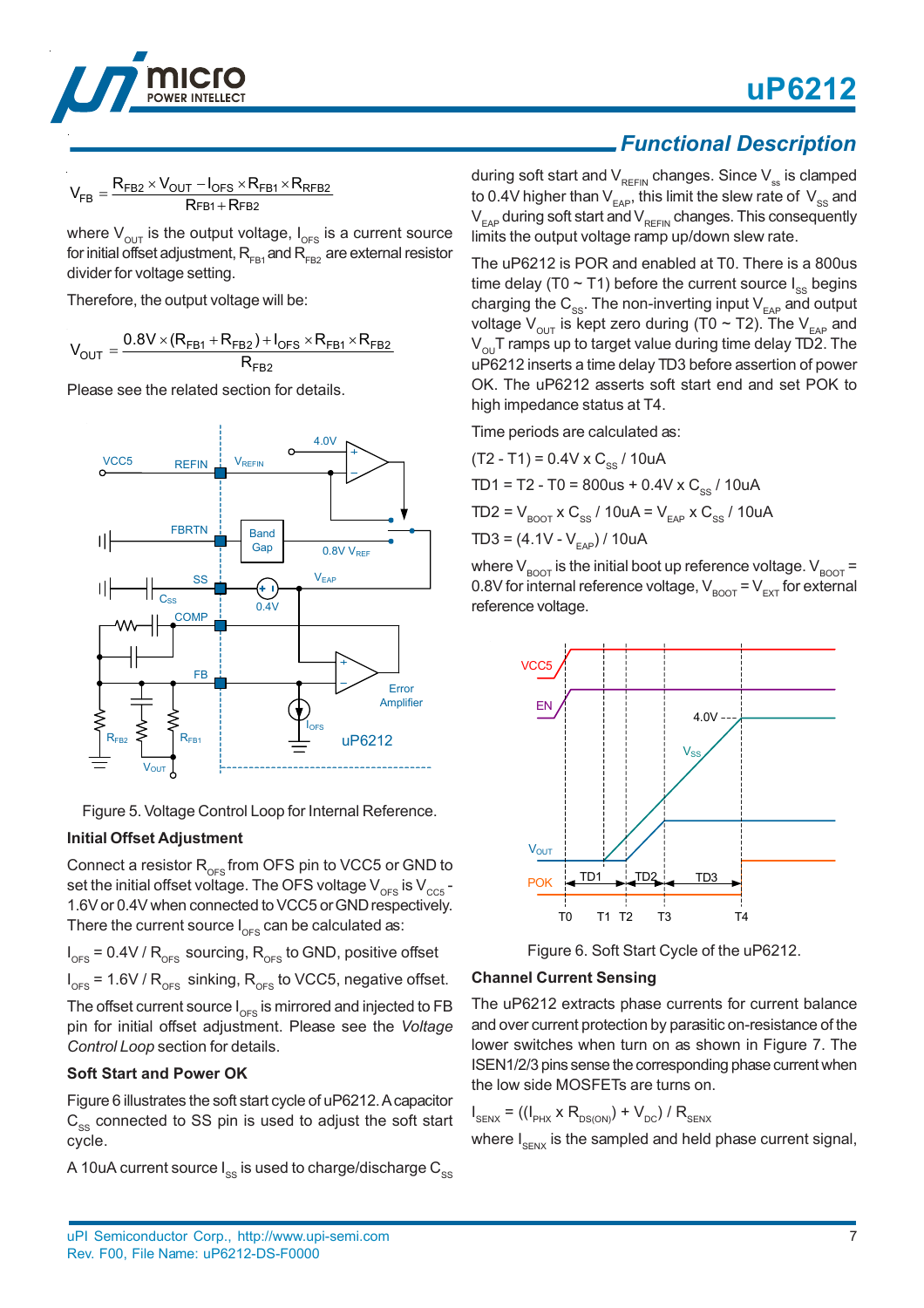

### *Functional Description*

 $\mathsf{I}_{_\text{PK}}$  is phase current,  $\mathsf{R}_{_\text{DS(ON)}}$  is the on-resistance of the low side MOSFETs, and  $V_{\text{DC}}$  is an offset voltage for the current balance circuit. The current balance circuit increases the duty cycle of the phase whose phase current is smaller than others and decrease the duty cycle of the phase whose phase current is larger than others.



Figure 7. Phase Current Sensing and Current Balance.

Select  $R_{\text{SEN}}$  to set the current balance gain. A rule of thumb is to keep  $I_{SENX}$  = 5uA at rated output current.

#### **Output Over Current Protection**

I<sub>AvG</sub> is mirrored and injected to the IMAX pin and create a voltage  $V_{\text{IMAX}}$  at IMAX pin.

 $V_{I_{\text{MAX}}}$  = K x R<sub>IMAX</sub> x  $I_{AVG}$  = R<sub>IMAX</sub> x  $I_{OUT}$  x DCR / R<sub>CSN</sub> The over current protection is activated and shuts down the

uP6212 if the IMAX voltage is higher than 1.2V.

#### **Output Over Voltage Protection**

The OVP is activated and turns on the low side MOSFETs if ( $V_{FB} - V_{FAP}$ ) > 160mV

The over voltage protection is latch-off and can only be reset by POR or toggling the EN pin.

#### **Under Voltage Protection**

The under voltage protection is activated if FB voltage  $V_{FB}$ is 300mV lower than the  $V_{EAP}$ . UVP turns off and latches the uP6212.

#### **Power Saving Mode and Automatic Phase Reduction**

The uP6212 sources a 10uA current source out of PS1 and PS2 pins. Connecting resistors  $R_{PS1}$  and  $R_{PS2}$  at PS1 and PS2 pins creates voltage levels  $V_{PS1}$  and  $V_{PS2}$  for power saving mode operation.

 $V_{PS1}$  = 10uA x R<sub>PS1</sub>

$$
V_{PS1} = 10uA \times R_{PS1}
$$

Table 1 shows the operation phase of uP6212 according to

 $V_{I_{\text{MAX}}}$ ,  $V_{PS1}$ ,  $V_{PS2}$ . Take  $V_{PS1}$  = 0.2V,  $V_{PS2}$  = 0.3V and  $V_{I_{\text{MAX}}}$  = 0.25V for example, the uP6212 turns off phase 3 and operates the converter in 2-phase. Note that the uP6212 do not reset the clock sequence during dynamic phase reduction. Phase 1 and phase 2 still has  $120^{\circ}$  phase shift.

The automatic phase reduction reduces the switching and conduction losses at light load condition and enables high efficiency over a wide range of output current.

#### $R_{PS2}$  >  $R_{PS1}$  and  $V_{PS2}$  > 0.2V are recommended when **programming the phase-reduction threshold level.**

| PS <sub>1</sub>             | PS <sub>2</sub>           | <b>Operation Phase</b> |
|-----------------------------|---------------------------|------------------------|
| > 0.8V                      | x                         | 1/2/3                  |
| $\lt$ $\vee$<br><b>IMAX</b> | < 0.1V                    | 1/2                    |
| > V<br><b>IMAX</b>          | < 0.1V                    |                        |
| $<$ $\vee$<br><b>IMAX</b>   | $<$ $\vee$<br><b>IMAX</b> | 1/2/3                  |
| $<$ $\vee$<br><b>IMAX</b>   | <b>IMAX</b>               | 1/2                    |
| > V<br>IMAX                 | <b>IMAX</b>               |                        |

Table 1. Operation Phase Selection.

#### **Transient Boost Mechanism**

The uP6212 features a novel transient boost mechanism that turns on all high side MOSFETs during a large step load transient as shown in Figure 8. The VOUT and TB are inverting and non-inverting inputs of the transient boost comparator respectively. At steady state, an internal 10uA current source creates a voltage drop between  $V_{\text{out}}$  and  $V_{\tau B}$ :

$$
V_{\text{OUT}} - V_{\text{TB}} = 10uA \times R_{\text{TB}}
$$

 $R_{TR}$  and  $C_{TR}$  form a low pass filter for the  $V_{TR}$ . During large step load transient,  $V_{OUT}$  abruptly drops while the  $V_{TB}$  keeps relatively constant. Once  $V_{\text{out}}$  is smaller than  $V_{\text{TR}}$ , the transient boost mechanism is activated and turns on all high side MOSFETs to provide current to output capacitors as fast as possible.

Select  $R_{TR}$  to decide a suitable threshold level for transientboost. For example, a 4.7k $\Omega$  R<sub>TB</sub> will triggered the transient boost mechanism if output voltage is abruptly drops by around 50mV. Also keep the  $R_{TB} \times C_{TB}$  time constant around 2us.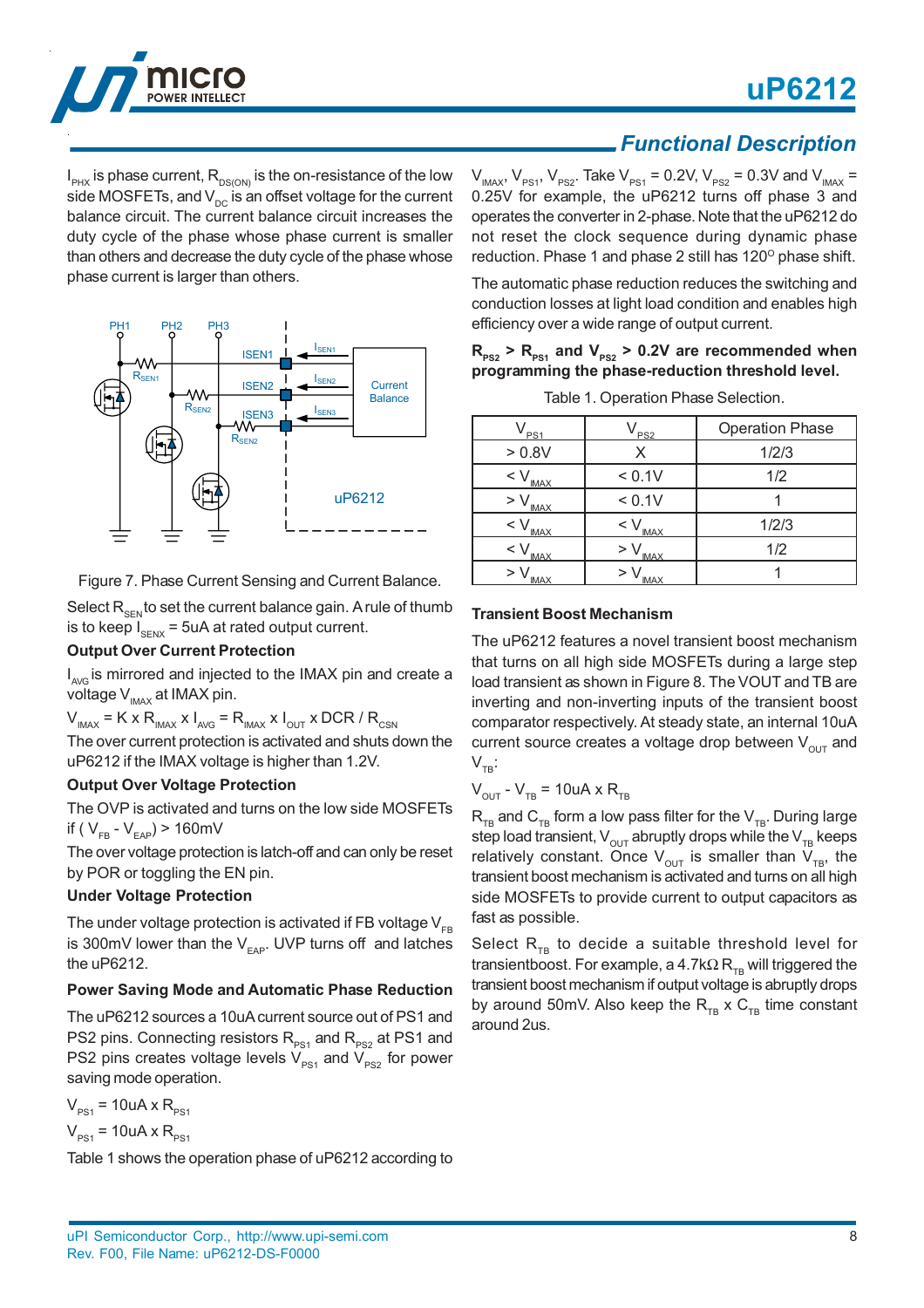

## *Functional Description*



Figure 8. Transient Boost Mechanism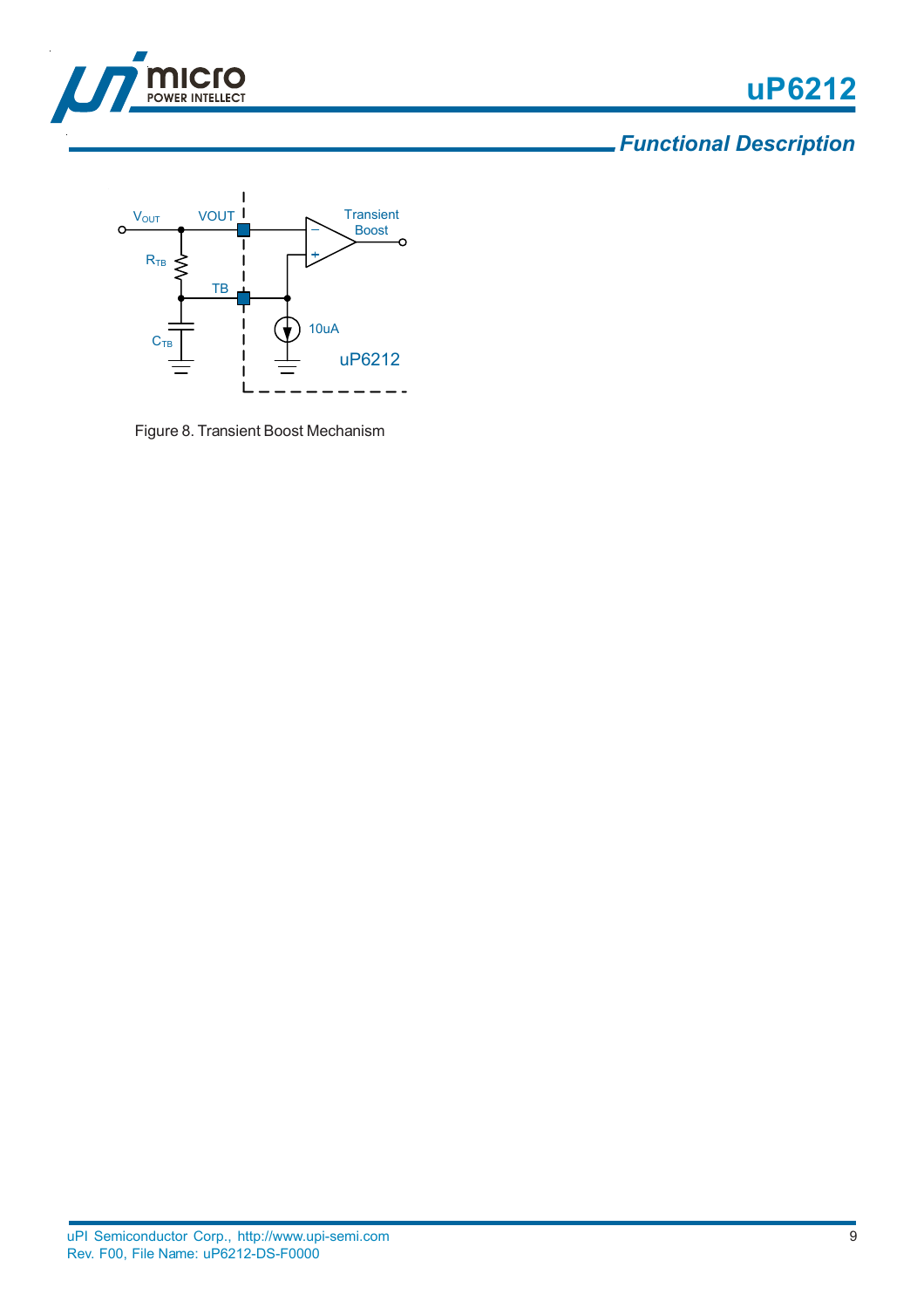

## *Absolute Maximum Rating*

| ESD Rating (Note 2) |  |
|---------------------|--|

### *Thermal Information*

| Package Thermal Resistance (Note 3)         |                          |
|---------------------------------------------|--------------------------|
|                                             | $40^{\circ}$ CM $\prime$ |
|                                             | ∴4 <sup>o</sup> C/W      |
| Power Dissipation, $P_p @ T_a = 25^\circ C$ |                          |
|                                             | 2.5W                     |

## *Recommended Operation Conditions*

| --- -40°C to +125°C . |
|-----------------------|
| ---- -40°C to +85°C . |
| ----- 4.5V to 5.5V    |

### *Electrical Characteristics*

VCC5 = 5V,  $T_A$  = 25<sup>o</sup>C, unless otherwise specified)

| <b>Parameter</b>                   | Symbol                                                                          | <b>Test Conditions</b>                                     | Min               | <b>Typ</b>     | <b>Max</b> | <b>Unit</b> |
|------------------------------------|---------------------------------------------------------------------------------|------------------------------------------------------------|-------------------|----------------|------------|-------------|
| <b>Supply Input</b>                |                                                                                 |                                                            |                   |                |            |             |
| Supply Input Voltage               | $\rm V_{\underline{CC5}}$                                                       |                                                            | 4.5               | --             | 5.5        | $\vee$      |
| <b>Supply Current</b>              | $C_{\rm CG}$                                                                    | PWMx open                                                  | 2.0               | 4.5            | 6.0        | mA          |
| <b>VCC5 POR Threshold</b>          | $\rm V_{\rm CG5RTH}$                                                            | $V_{CC12}$ Rising.                                         | 4.0               | 4.2            | 4.4        | $\vee$      |
| <b>VCC5 POR Hysteresis</b>         | $V_{\frac{CC5HYS}{}}$                                                           |                                                            | $\hspace{0.05cm}$ | 0.9            | --         | V           |
| <b>Soft Start</b>                  |                                                                                 |                                                            |                   |                |            |             |
| <b>Soft Start Current</b>          | $I_{SS}$                                                                        | $V_{ss} = 0V$                                              | 8.5               | 10.0           | 11.5       | uA          |
| <b>Enable Control</b>              |                                                                                 |                                                            |                   |                |            |             |
| Logic Low Threshold                | $V_{\mathbb{L}}$                                                                |                                                            | --                | $\overline{a}$ | 0.4        | $\vee$      |
| Logic High Threshold               | $\mathsf{V}_{\underline{\scriptscriptstyle \mathsf{I}\hspace{-1pt}\mathsf{H}}}$ |                                                            | 0.8               | --             | --         | $\vee$      |
| <b>Error Amplifier</b>             |                                                                                 |                                                            |                   |                |            |             |
| Open Loop DC Gain                  | AO                                                                              | Guaranteed by Design                                       | 70                | 80             | --         | dB          |
| Gain-Bandwidth Product             | <b>GBW</b>                                                                      | $C_{\text{LOAD}} = 5pF.$                                   | 30                | --             | --         | <b>MHz</b>  |
| <b>Slew Rate</b>                   | <b>SR</b>                                                                       | Guaranteed by Design                                       | 3                 | 6              | --         | $V/$ us     |
| Trans-conductance                  | <b>GM</b>                                                                       | $\mathsf{R}_{\textsf{\tiny{LOAD}}} = 20 \mathsf{k} \Omega$ | 1200              | 1600           | --         | uA/V        |
| Maximum Current (Source &<br>Sink) | <b>COMP</b>                                                                     | $V_{\text{COMP}} = 1.6V$                                   | 300               | 360            |            | uA          |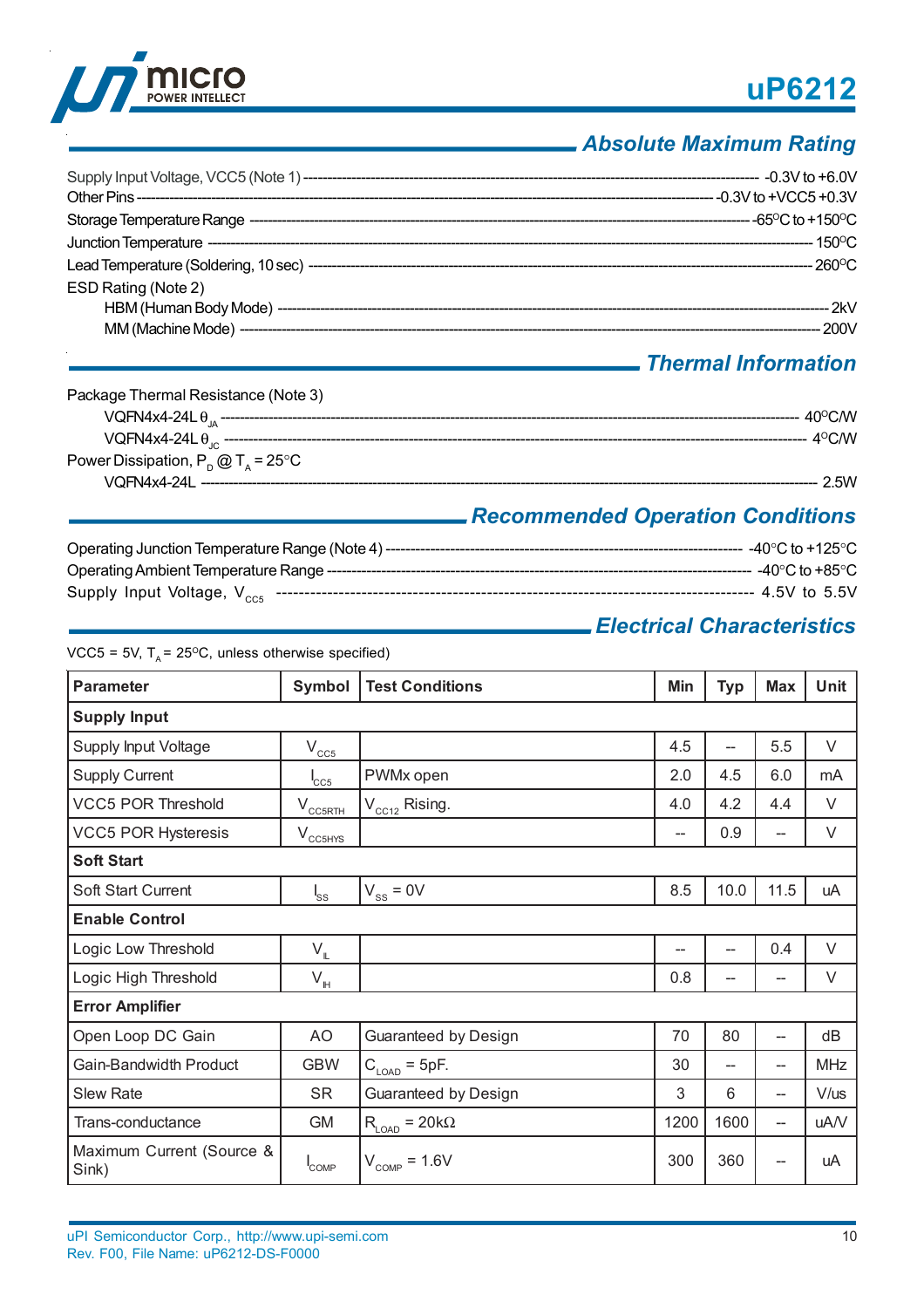

### *Electrical Characteristics*

| <b>Parameter</b>                              | Symbol                        | <b>Test Conditions</b>                                                       | Min              | <b>Typ</b>                         | <b>Max</b>     | <b>Unit</b> |
|-----------------------------------------------|-------------------------------|------------------------------------------------------------------------------|------------------|------------------------------------|----------------|-------------|
| <b>Oscillator</b>                             |                               |                                                                              |                  |                                    |                |             |
|                                               |                               | $R_{PT}$ = 33k $\Omega$ . 3-Phase Operation                                  | 270              | 300                                | 330            | kHz         |
| <b>Switching Frequency</b>                    | $f_{\rm osc}$                 | $R_{PT}$ = 24k $\Omega$ . 2-Phase Operation                                  | 270              | 300                                | 330            | kHz         |
| Adjustable Frequency Range                    |                               |                                                                              | 50               | --                                 | 1000           | kHz         |
| Ramp Amplitude                                |                               |                                                                              | --               | 4                                  | $\overline{a}$ | $\vee$      |
|                                               |                               | 2-Phase Operation                                                            | 85               | 90                                 | 95             |             |
| Maximum Duty                                  |                               | 3-Phase Operation                                                            | 82               | 87                                 | 92             | $\%$        |
| RT Pin Voltage                                | $V_{RT}$                      |                                                                              | 0.95             | 1                                  | 1.05           | $\vee$      |
| <b>Reference Voltage</b>                      |                               |                                                                              |                  |                                    |                |             |
| Internal Reference Voltage                    |                               |                                                                              | 0.79             | 0.80                               | 0.81           | V           |
| Output Voltage Accuracy                       |                               | $V_{REFIN} - V_{FB}$ , $V_{REFIN} = 1.2V$ .                                  | $-10$            | $\hspace{0.05cm} -\hspace{0.05cm}$ | 10             | mV          |
| <b>Reference Selection Threshold</b><br>Level | $V_{\parallel}$               | Select Intenal Reference Voltage                                             | 4.0              | $\hspace{0.05cm} -\hspace{0.05cm}$ | VCC5           | $\vee$      |
| <b>External Reference Voltage</b><br>Range    | $\mathsf{V}_{\mathsf{REFIN}}$ |                                                                              | 0.4              | $\hspace{0.05cm} -\hspace{0.05cm}$ | $V_{CC5}$ -2   | $\vee$      |
|                                               |                               | $R_{\text{DFS}}$ = 10k $\Omega$ to VCC5. $V_{\text{CC5}}$ - $V_{\text{DFS}}$ | 1.5              | 1.6                                | 1.7            | $\vee$      |
| <b>OFS Voltage</b>                            |                               | $R_{\text{OES}}$ = 10k $\Omega$ to GND.                                      | 0.37             | 0.40                               | 0.43           |             |
| <b>Current Sense</b>                          |                               |                                                                              |                  |                                    |                |             |
| Maximum Sourcing Current                      |                               |                                                                              | 100              | --                                 | --             | uA          |
| Input Offset Voltage                          |                               |                                                                              | $-3$             |                                    | 3              | mV          |
|                                               |                               | I <sub>MAX</sub> /I <sub>AVG</sub> for three phase operation                 | 270              | 300                                | 330            | $\%$        |
| <b>IMAX Current Mirror Accuracy</b>           |                               | $I_{\text{MAX}}/I_{\text{AVG}}$ for two phase operation                      | 180              | 200                                | 220            | $\%$        |
| Droop Current Mirror Accuracy                 |                               | I <sub>DROOP</sub> /I <sub>AVG</sub> for three phase operation               | 270              | 300                                | 330            | $\%$        |
|                                               |                               | I <sub>DROOP</sub> /I <sub>AVG</sub> for two phase operation                 | 180              | 200                                | 220            | $\%$        |
| Power Saving Mode                             |                               |                                                                              |                  |                                    |                |             |
| PS1/PS2 Soucing Current                       | $I_{PSX}$                     | $R_{PS1} = R_{PS2} = 47k\Omega$                                              | $\boldsymbol{9}$ | 10                                 | 11             | uA          |
| <b>Transient Boost (TB)</b>                   |                               |                                                                              |                  |                                    |                |             |
| <b>TB Sinking Current</b>                     | $I_{TB}$                      |                                                                              | 9                | 10                                 | 11             | uA          |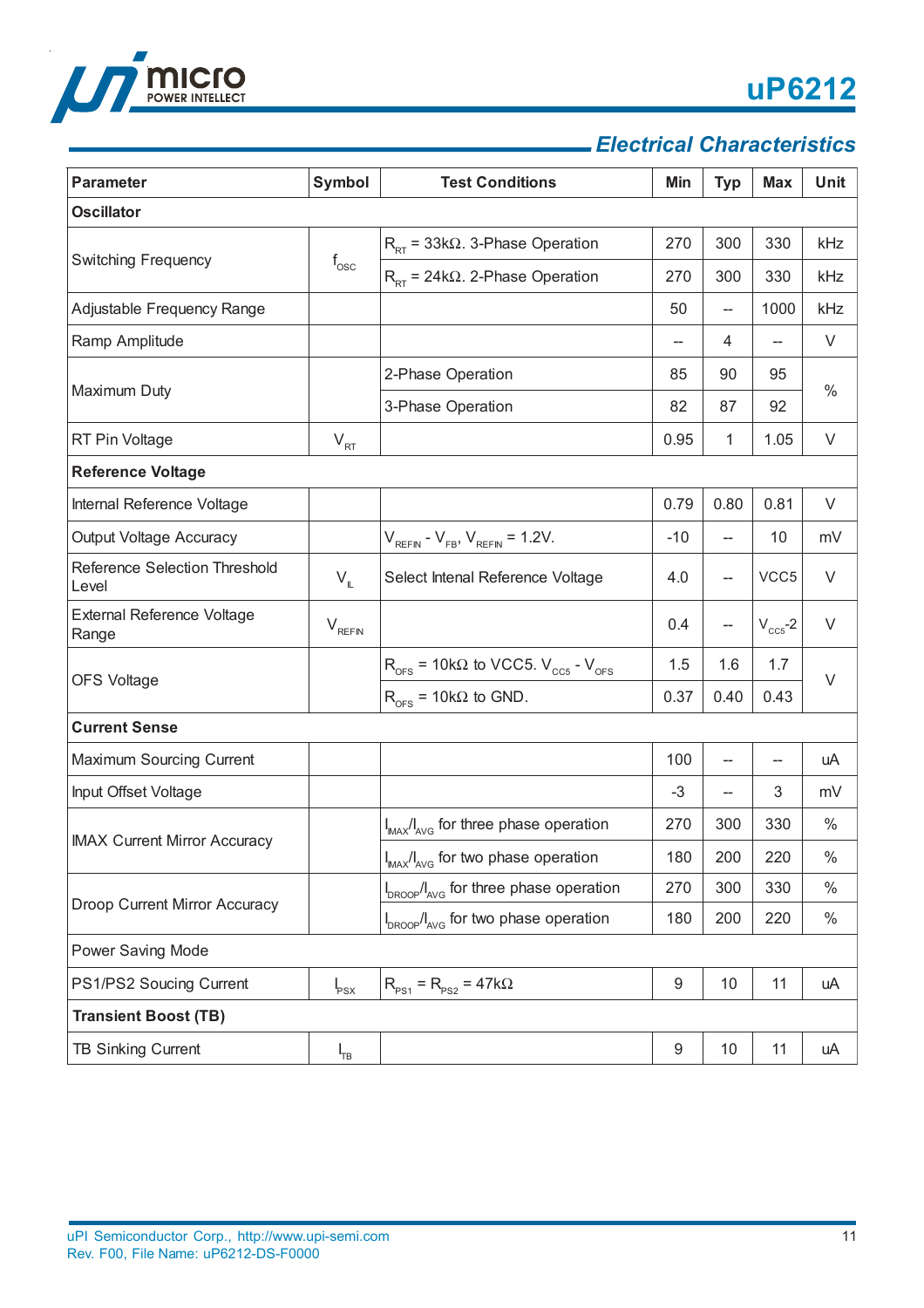

### *Electrical Characteristics*

| <b>Parameter</b>                                 | Symbol     | <b>Test Conditions</b>        | Min    | <b>Typ</b> | <b>Max</b> | Unit         |
|--------------------------------------------------|------------|-------------------------------|--------|------------|------------|--------------|
| <b>Protection</b>                                |            |                               |        |            |            |              |
| <b>Total Curren Protection Threshold</b>         | $V_{IMAX}$ |                               | 1.1    | 1.2        | 1.3        | V            |
| FB Over Voltage Protection                       |            | $V_{FB} - V_{EAP}$            | 120    | 160        | 200        | mV           |
| FB Under Voltage Protection                      |            | $V_{FB} - V_{EAP}$            | $-400$ | $-300$     | $-200$     | mV           |
| Over Temperature Protection<br>Threshold         |            |                               | --     | 160        | --         | $^{\circ}C$  |
| Over Temperature Protection<br><b>Hysteresis</b> |            |                               | --     | 20         | --         | $^{\circ}$ C |
| <b>Power Sequence</b>                            |            |                               |        |            |            |              |
| POK Sinking Capability                           | $V_{POK}$  | $= 4mA$ .<br>$I_{\text{POK}}$ |        | 0.05       | 0.2        | $\vee$       |

**Note 1.** Stresses listed as the above "Absolute Maximum Ratings" may cause permanent damage to the device. These are for stress ratings. Functional operation of the device at these or any other conditions beyond those indicated in the operational sections of the specifications is not implied. Exposure to absolute maximum rating conditions for extended periods may remain possibility to affect device reliability.

**Note 2.** Devices are ESD sensitive. Handling precaution recommended.

- **Note 3.**  $\theta_{\sf_{JA}}$  is measured in the natural convection at T<sub>A</sub> = 25°C on a low effective thermal conductivity test board of JEDEC 51-3 thermal measurement standard.
- **Note 4.** The device is not guaranteed to function outside its operating conditions.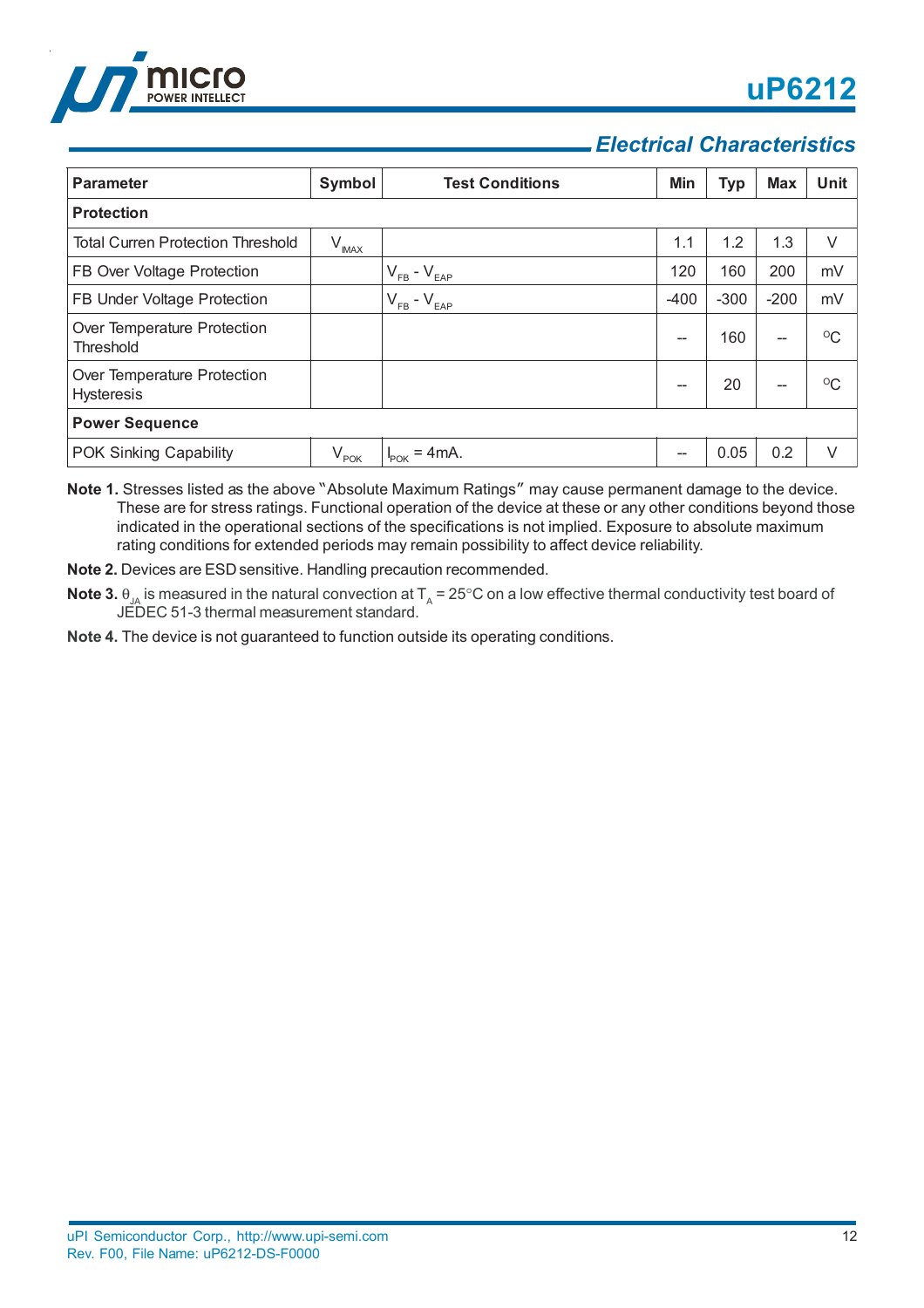





#### Time (4ms/Div)



Time (4ms/Div)



### *Typical Operation Characteristics*



Time (400ms/Div)



**Auto Phase Efficiency** 95 90 85 80 Efficiency (%) Efficiency (%)75 70 65 — 1 Phase 2 Phase 60 — 3 Phase 55 ■ Auto Phase 50 0 20 40 60 Output Current (A)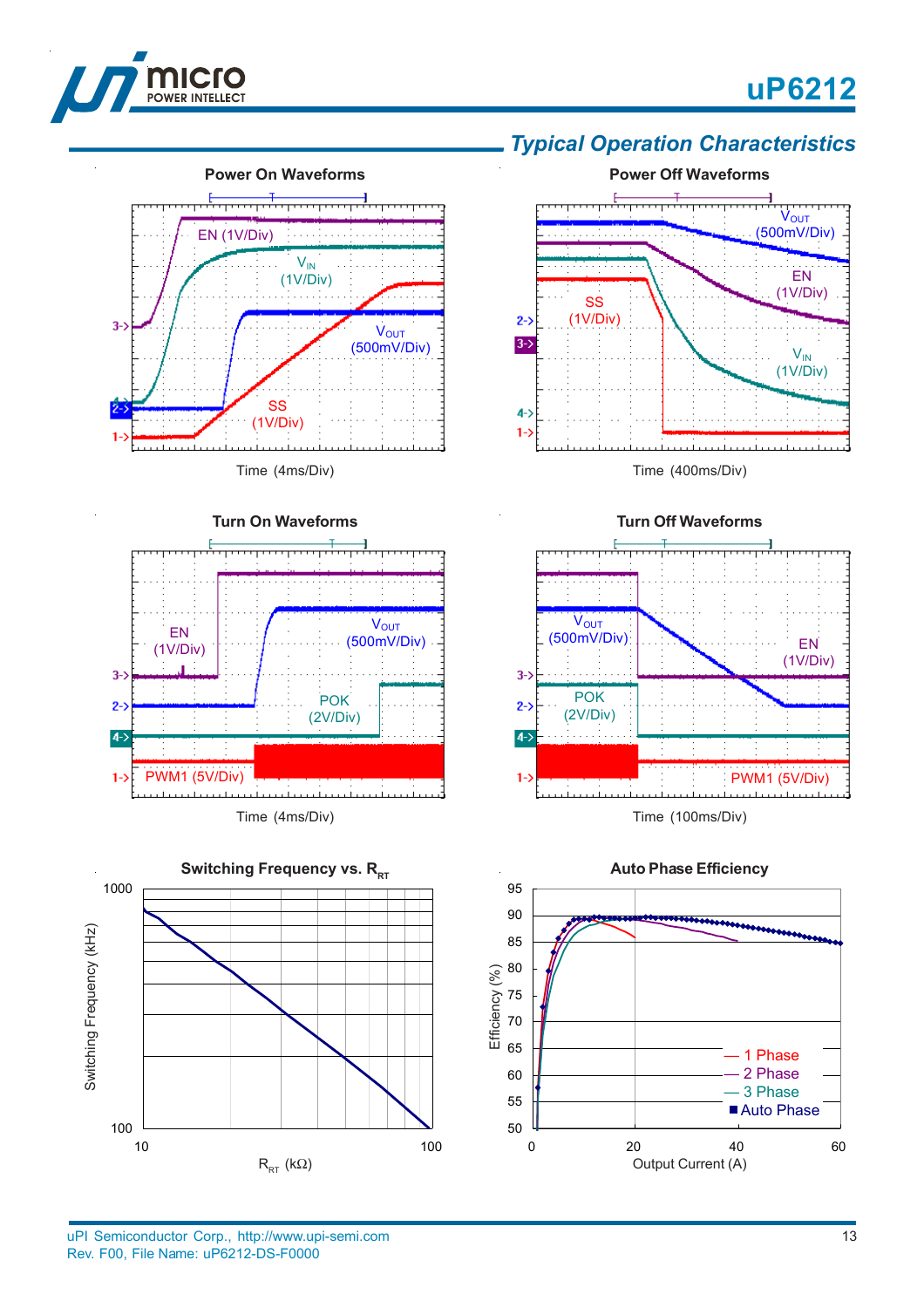

*Application Information*

This page is intentionally left blank and will be update later.